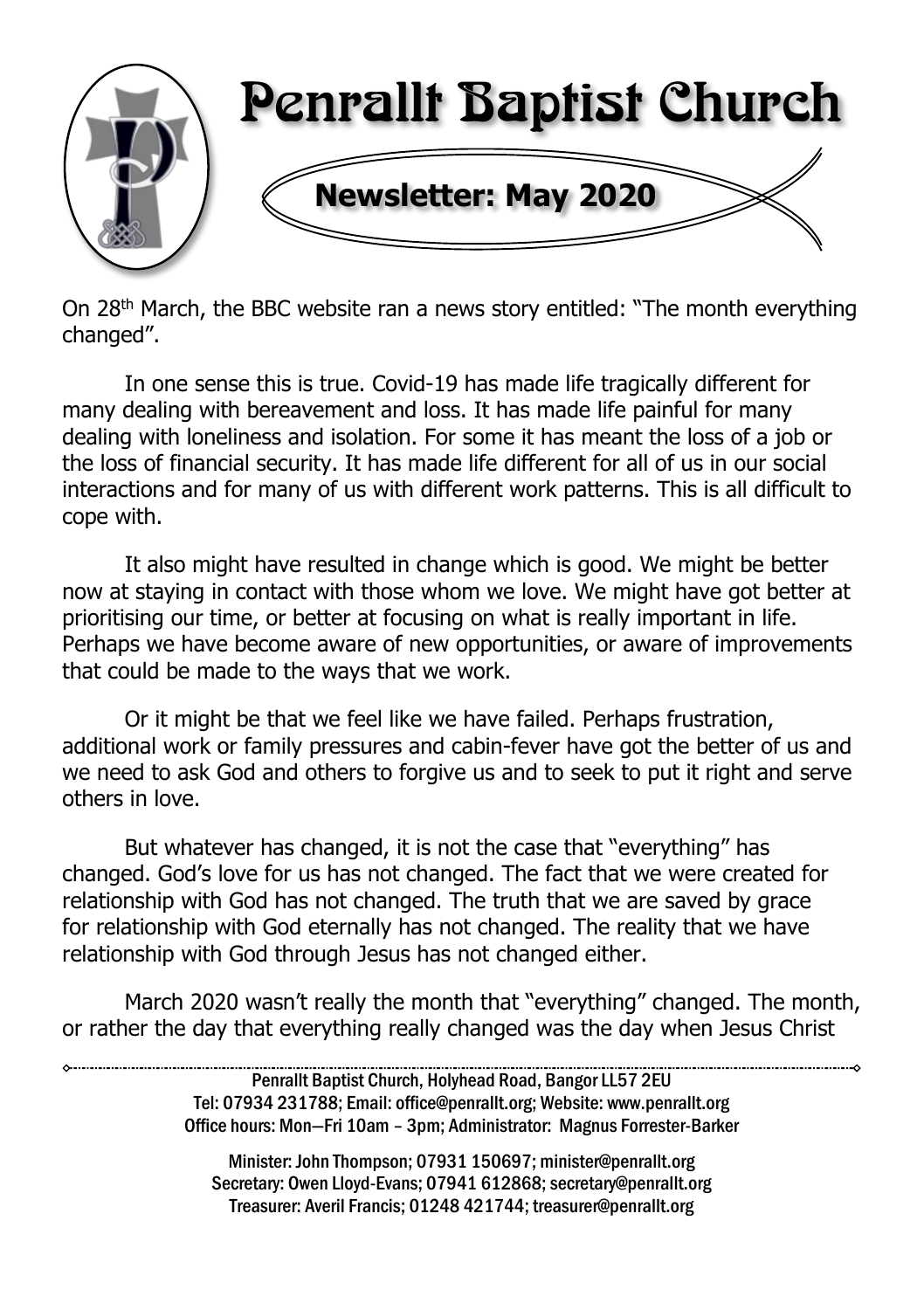rose from the grave. This is the central event of history. Jesus is the one who changed everything for ever. The resurrection is proof that Jesus really is the Son of God – the Resurrection and the Life (John 11v25). That He really can forgive sin (Luke 5v24). That He really did die to reconcile us to God (Col 1v20). That we really are children of God who really can address God as Abba (Gal 4v6). That God really does love us and we really do have eternal life. (John3v16).

So in a time when it seems like every-thing has changed, and every-thing seems to be continually changing … or about to change, I pray that we will know that actually, the-most-important-thing has not changed. That most-importantthing is Jesus. He is the prince of peace and He bids us to come to Him and know His peace. He offers to re-fill us with His Holy Spirit whenever we ask. Counsellor, Comforter and Advocate. The presence, power and indwelling of God.

Blessings,

John

#### **Deadline for next month's newsletter: Thursday 21st May**

Please send information to Magnus (office@penrallt.org). All notices (including alterations to standing information) should be submitted by email as early as possible.

#### **Newsletter Mailing List**

Starting this month, we are setting up a newsletter mailing list so that you can receive an emailed link to each month's newsletter when it is published, and also receive notification of any information updates that arrive after the newsletter is first published. If you would like to join (or leave) the mailing list, please contact the church office on office@penrallt.org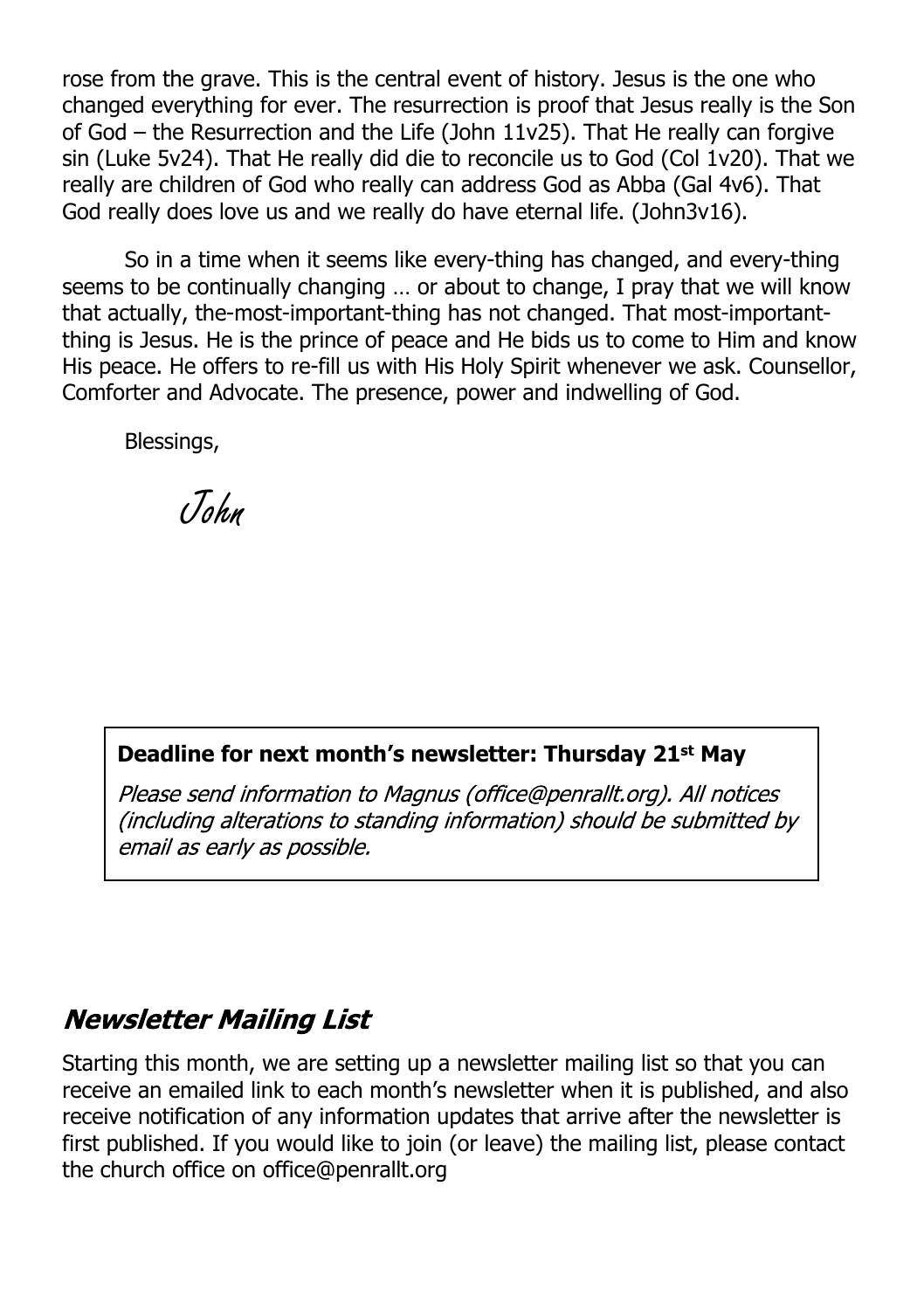## **Services This Month**

We continue to hold online services while we are unable to meet physically. These are in the form of web pages with a mixture of videos and text. The page for each service will be available at [www.penrallt.org/services/](https://www.penrallt.org/services/index.php) and while the services can be followed at any time we recommend doing them at 10:30am on the Sunday morning if you can, for a greater sense of connection with the rest of the congregation.

After each service, we hold a Zoom meeting for those who wish to join in a postservice chat, starting at 11:30am and lasting around half an hour. The link to join the chat is <https://us02web.zoom.us/j/78366046217> (it will also be found on the page for each service).

- **3<sup>rd</sup> May:** *What does God require of us?* (Micah 6:1–8). Christian Aid Service led by Sarah Jackson (one of our deacons).
- **10<sup>th</sup> May:** Come to me, all you who are weary... (Matthew 11:28–30). Preacher: Hywel Davies (minister of Capel Cildwrn, near Llangefni)
- 17<sup>th</sup> May: The Ascension (Acts 1:1-11) Preacher: John Thompson
- 24<sup>th</sup> May: We believe in the Holy Spirit (John 14:15-27; 15:26-27; 16:7-15). Preacher: Andy Lewis (a member of our congregation).
- **30<sup>th</sup> May (Pentecost Sunday):** The Holy Spirit (Luke 24:13-35). Preacher: Siân Rees (director of Evangelical Alliance Wales). The service will include communion (bring your own bread & wine!)

#### **Children's Birthdays in May**

12th: Oisin Patton

#### **◊ Church Office**

Please note that the office will be closed on the bank holidays (Friday 8<sup>th</sup> May and Monday 25<sup>th</sup> May) but otherwise Magnus should be available to contact on office@penrallt.org or 07934 231788 during the usual office hours (10am – 3pm Monday to Friday).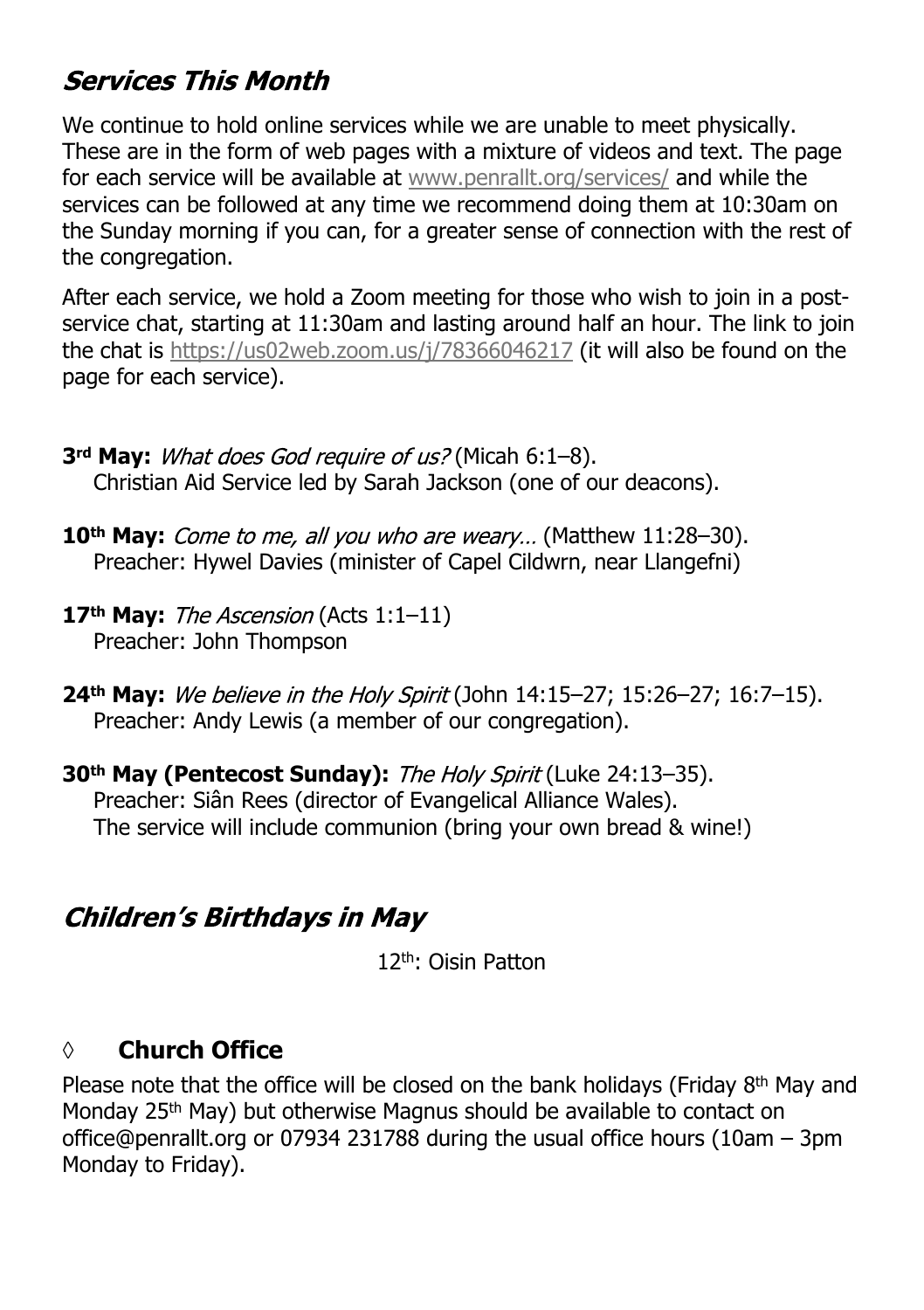#### **◊ Giving**

We quite understand that financial difficulties may impact your ability to give to the work of the church at this time. Please do not place yourself under additional financial strain. However, if you normally give to the weekly cash offering and would like to explore other ways of giving to the work at Penrallt, please speak to Averil, our Treasurer, who will be able to advise (treasurer@penrallt.org).

#### **◊ Hardship Fund**

The church has a small fund overseen by the minister to help people in need. With the current lockdown and living in an area whose economy is dependent on tourism some of our members may suddenly find themselves in financial difficulty. If that is you or someone you know, do tell Sarah Jackson (sarah.jackson.home@gmail.com) or John Thompson (minister@penrallt.org) in confidence. And if you are in a position to add to the hardship fund, please speak to Averil Francis (treasurer@penrallt.org).

## **◊ Midweek Prayer Meetings**

We are running a weekly prayer meeting via Zoom at **noon on Wednesdays**, for around half an hour: [https://us02web.zoom.us/j/201027611](https://us04web.zoom.us/j/607843025) (this link will also be circulated on the prayer diary and Facebook prayer group; note that the link will only be active while the meetings are running).

## **◊ Pastoral Contact**

At the present time it is more important than ever to stay in touch with one another. To facilitate this we have set up a system to try and ensure that everybody in our congregation is contacted on a semi-regular basis. Homegroup leaders have been asked to do this for members of their groups. Everyone else has been assigned to one of a number of Contact Care and Prayer groups, each under the care of a deacon or a member of the pastoral care team. Please let Magnus know (office@penrallt.org; 07934 231788) if you are not contacted soon, in case we have accidentally missed you off the list. If you would prefer to be assigned to a different group, or not contacted at all, please tell your CCP person, or Magnus (as above) or Owen (secretary@penrallt.org).

## **◊ Pastoral Help**

If you have issues of concern about your own or someone else's welfare, please contact a member of the Pastoral Care team: Adrienne Ferrada; Magnus Forrester-Barker (07890 109645); Gwen Hicks (353648); Geoff Moore (410582); John Thompson (07931 150697).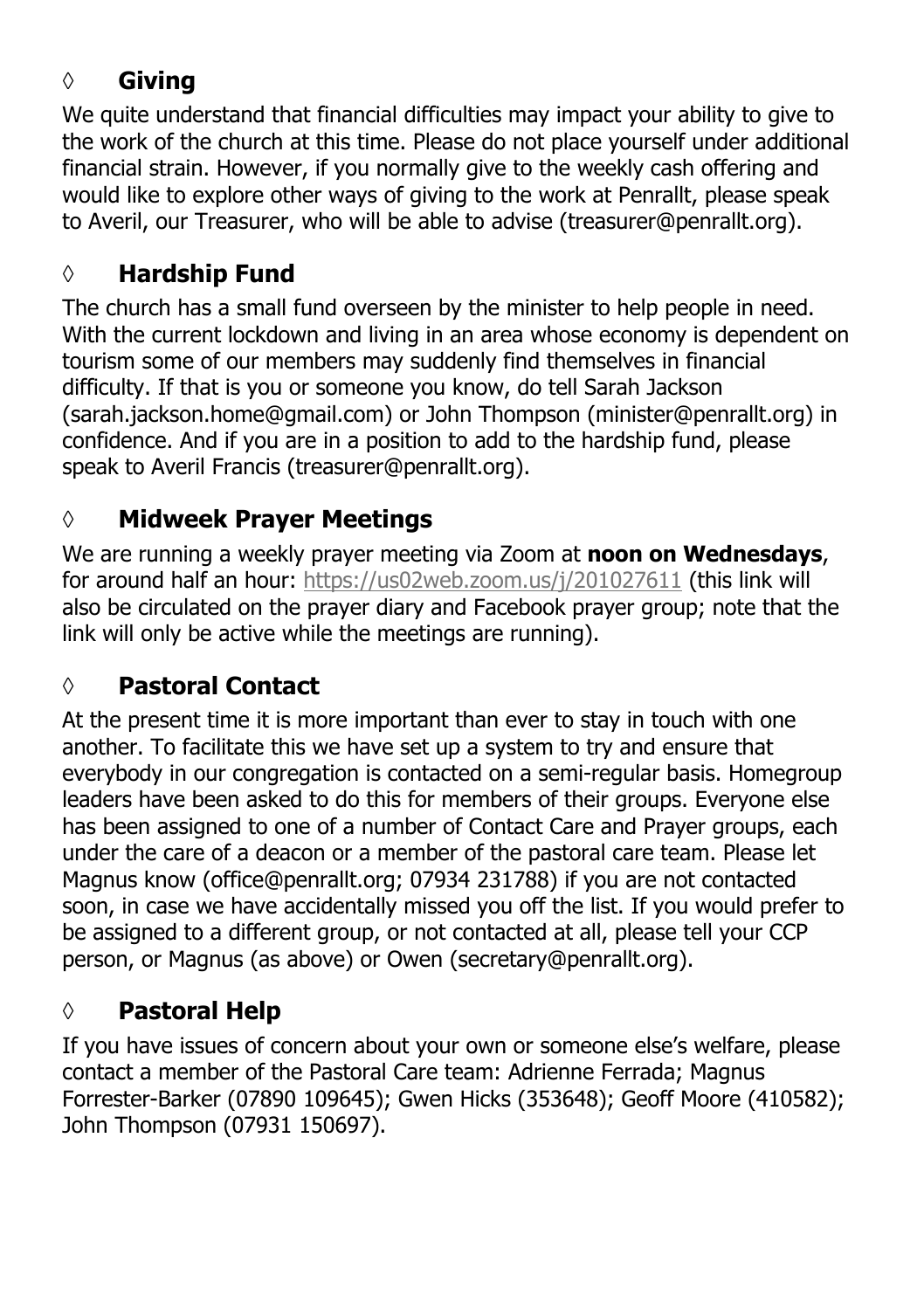## **◊ Pray for Penrallt Every Day**

We believe in prayer and encourage people to pray. You can send prayer requests, thanksgivings and testimonies to our electronic diary via office@penrallt.org – email this address, too, to request to receive the prayer diary, which is emailed out every week (usually on Monday afternoon). For more immediate and interactive sharing of prayers, search on Facebook for Penrallt Praver Point and send a request to join our group.

## **◊ Prayer Resources**

The Evangelical Alliance are providing a weekly prayer on Thursdays, available at [https://www.eauk.org/what-we-do/prayer-centre/coronavirus-prayer,](https://www.eauk.org/what-we-do/prayer-centre/coronavirus-prayer) along with other useful articles on their website.

The Baptist Union have prayer broadcasts on Sunday and Wednesday evenings at [https://www.baptist.org.uk/Groups/338268/Prayer\\_broadcasts.aspx,](https://www.baptist.org.uk/Groups/338268/Prayer_broadcasts.aspx) as well as other resources at

<https://www.baptist.org.uk/Groups/337630/Coronavirus.aspx>and at <http://www.nwba.org.uk/> with encouraging articles and stories, encouragements to reflect on From Easter to Pentecost, and prayer broadcasts and reflections.

**Thy Kingdom Come** is an initiative across all churches, which originated in the Anglican church to pray every day during the 11 days between Ascension (Thursday 21st May) and Pentecost (Sunday 31st May) for 5 people who don't know the love of Christ and don't follow Christ. To pray for the Spirit to work significantly in those don't follow Christ, that they might encounter his love and peace and make the best decision anyone can ever make – become followers of Jesus. And that they in turn would come to give their lives in service of the Kingdom of God. More at: <https://www.thykingdomcome.global/>

# **◊ Shopping**

During this lockdown period, Penrallt would like to be able to offer a shopping service to housebound members and possibly others who are unable to do their own shopping. We have a small number of volunteers; anyone else who would like to join the team can contact the church office (office@penrallt.org). All volunteers need to be DBS checked and to provide a reference. It is important that our volunteers are not themselves in any of the "at risk" groups and if they have any symptoms of cough or fever themselves should not do the shopping. Volunteers will also be requested to strictly observe the social distancing rules.

If anyone is not presently catered for and would like to avail themselves of this service, please contact the church office (office@penrallt.org).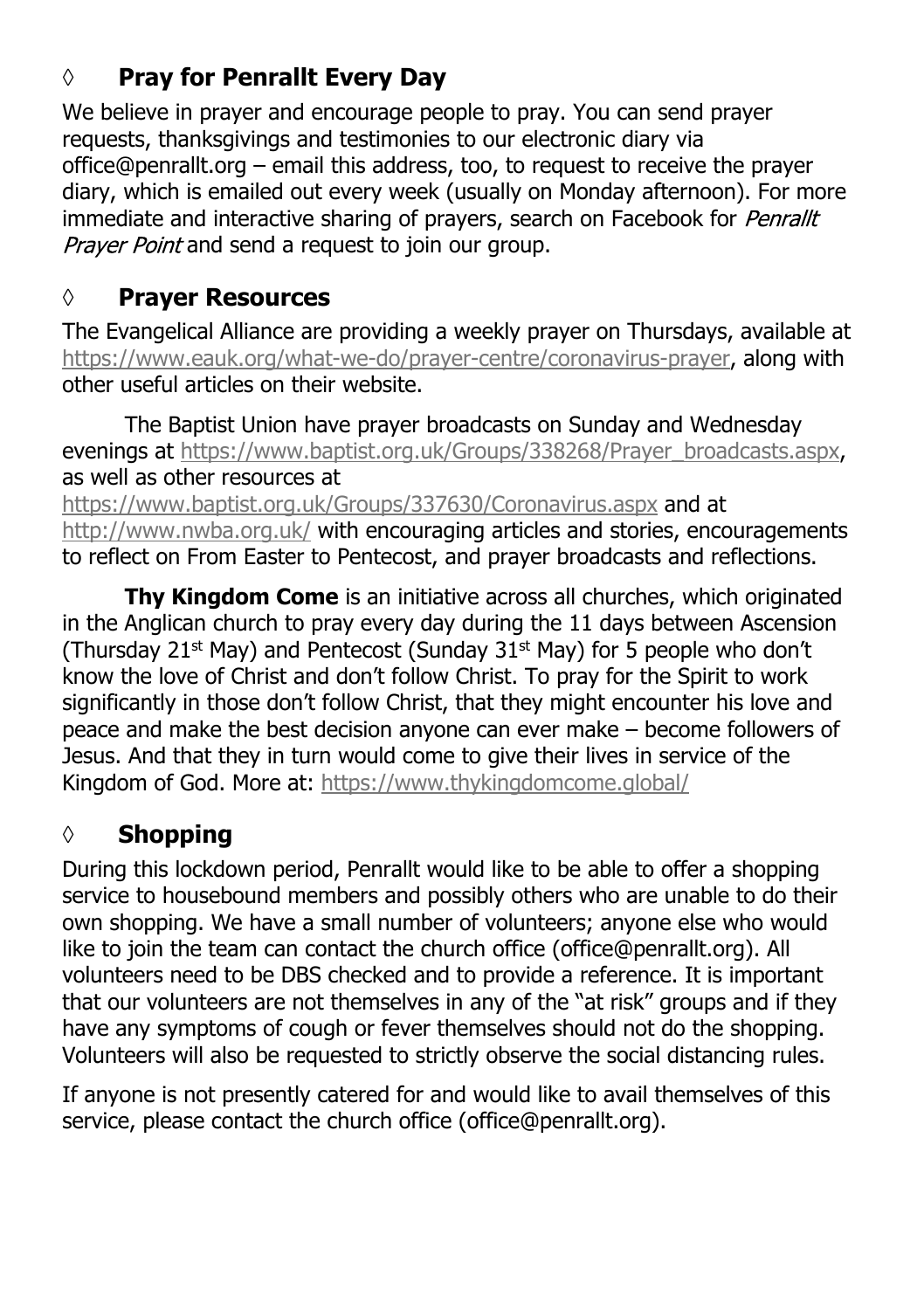#### Joan Mason

Joan Mason died peacefully on Sunday 19<sup>th</sup> April. Before moving to Tenterden, Joan (with her husband Tony) was a long-standing member in Penrallt (since 1997) who had contributed massively to the life of our church as a whole and to the lives of very many individuals within that family in the most practical of ways over many decades. I know that she was excited to move to Tenterden and saw it as a new lease of life to serve God.

It is not my place to be writing any obituaries, but I have collated some thoughts from various people who knew her well.

"Joan – softest of hearts, fiercely loyal, an indomitable spirit. Always had our back so we could look forward with confidence. She loved Jesus; a dutiful daughter of God (gone home to be with her Father)."

"If there was one consistent theme running through Joan's life it was `other people'. She had a heart for people who were overlooked and under appreciated. She had a polite, but strong nature that was tempered with a genuine warmth. She was loving, constant and supportive, self-sacrificial in her caring for Tony, her husband in his last years. She had a mind of her own and wasn't afraid to show it at times – a formidable lady! But her greatest love was for the Lord and her desire to serve Him, in whatever way she could. We take solace in knowing that she has been able to do that in her last year and she was happy, re-united with Tony and safe in the arms of her Lord and Saviour. I have this wonderful vision of her conducting a choir of angels into song!"

"My first memories of Joan are of the warm hospitality that she and Tony used to show to me and some of my friends, regularly inviting us to Sunday lunch with them in Amlwch (and continuing for some time after they moved to Llandegfan). I particularly remember Joan's wonderful roast potatoes!"

"When Joan asked, you did not say no! Ah, and the fudge! Lovely Fudge!!"

"We have lost a true friend a loving Christian and a fellow servant of the Lord. We are sad, and we shall miss her dearly, but we know she is with her Lord and Saviour."

Matt. 25:23 (NKJV): "Well done, good and faithful servant; you have been faithful over a few things, I will make you a ruler over many things. Enter into the joy of your Lord."

Owen

Joan's funeral service will be held at Charing Crematorium, New Court Wood, Charing, Ashford TN27 0EB on Monday 11th May 2020 at 3:15pm.